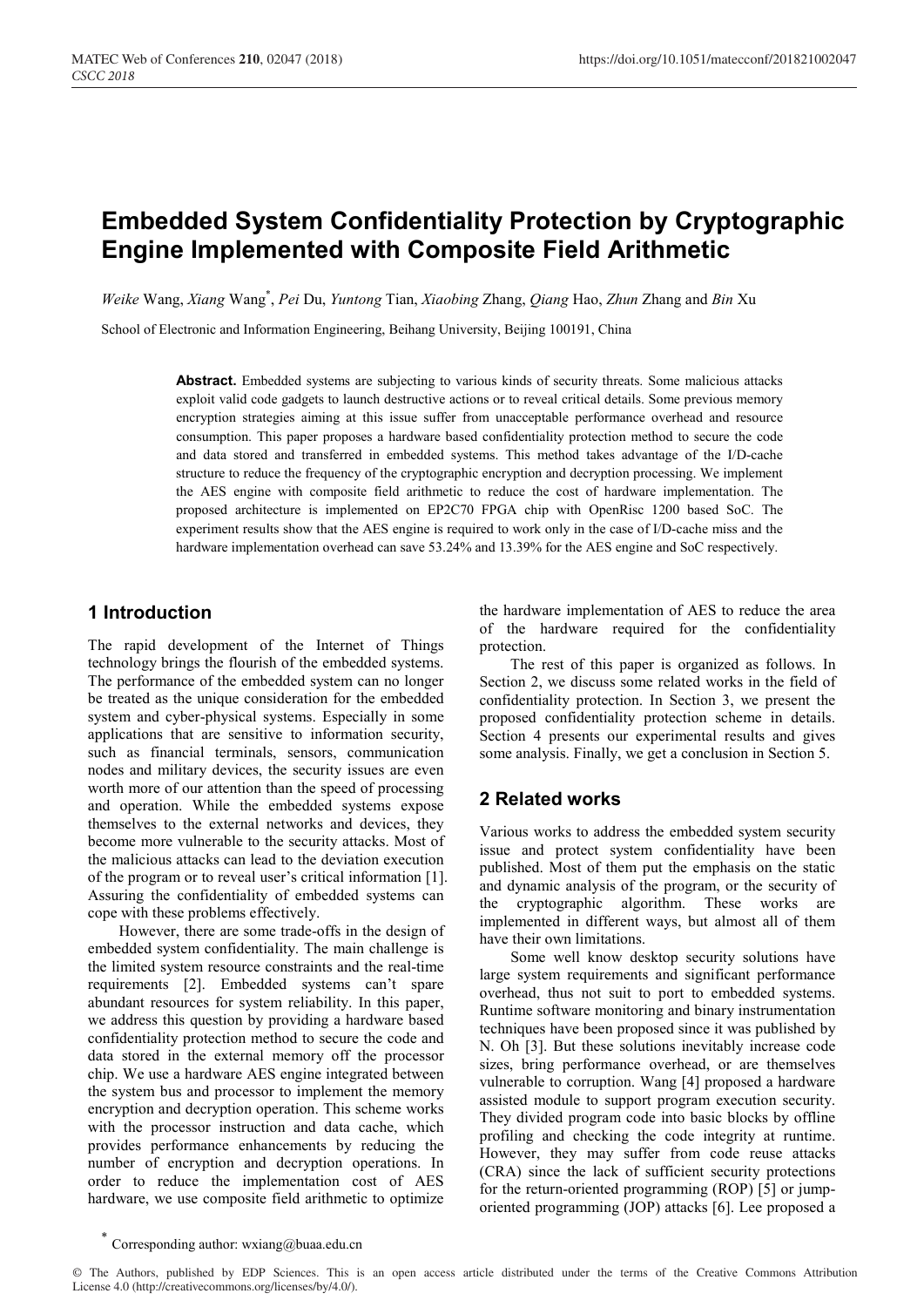hardware CRA monitor in an ARM-based SoC to detect ROP and JOP attacks through a system debug interface to trace outcomes [7]. However, these monitor measures [8] can only monitor such attacks, but can't provide effective defense strategies.

Memory encryption is an effective method to avoid CRA. CRA attacks exploit valid code gadgets to launch destructive actions or to reveal critical details. The encrypted code and data make the adversaries hard to understand the real implication of the code to perform CRA. Gueron [9] proposed constructions for memory protection using coprocessor and provided instruction set architecture support. However, this lacks generality and introduces unexpected vulnerability of its own. A security extension method for confidentiality has proposed by Rogers [10]. They encrypted the external code, data and private keys using AES, but this increase the cost of storage. In Wang's work [11], they implement an AES core in the SoC without considering any improvement of the feeding efficiency of the bus interface. Yang [12] shows solicitude for this issue, and proposed a way to improve AES core performance together with an advanced ASBUS protocol. They implemented the DMA and memory combined with AES engine in FPGA. However, the proposed architecture is connected to the memory controller. Similarly, multiple hard drivers and non-volatile memory (NVM) manufactures offers some self-encryption derives that the full disk and memory chip is encrypted entirely by the hard drive controllers [13]. If there are much external memory devices or memory chips in the system, there needs much more instance of the proposed module. This paper is to address the problems in previous works in system confidentiality preserving with low performance overhead and small footprints.

## **3 Embedded systems confidentiality protection method**

In this section, we give some details in the proposed architecture used for embedded system confidentiality protection. We define the regions of the SoC chip as the trusted zone. The threat models come from malicious attacks outside the SoC chip. The devices, components, and wires off the chip are all assumed as incredible. Attacks such as code injection, data modification, and some ROP/JOP based advanced attacks can be performed by obtaining the data and code stored outside the trusted regions. To protect the confidentiality of embedded systems, there need to ensure that the out of chip data are encrypted and can't be cracked easily.

A hardware cryptographic engine is implemented in the SoC to achieve rapid encryption and decryption of the external memories. We employ AES as the cryptographic algorithm and implemented in hardware. The implementation and optimization of the AES engine will be illustrated in Section 4. The architecture details for the confidentiality protection method are shown in Fig. 1. In this microarchitecture, the plaintext is the code and data processed and transferred on the pipeline while the cipher is the masked data stored in the external

memories. The private key is fixed in the SoC chip and consisted with the key used in the offline profiling stage following compilation. If the SoC is implemented on FPGA, the internal fixed private key can be modified during each configuration process.



**Fig. 1.** Architecture details for the confidentiality protection method

Embedded system needs optimization to reduce the performance losses after adding a cryptographic engine. The AES engine is connected with the I/D-cache in this work to reduce the operating frequency. When the processor pipeline needs to fetch instruction and data, it may first access cache to inquire the plain code and data which has been decrypted or generated. The decryption engine only works in the case of cache miss. Similarly, the encryption engine works in the processor write back stage. A timing diagram of a read operation for the proposed architecture is shown as an example in Fig. 2. In case of the cache hit, a time interval of cache access is required merely. In high performance embedded processor, cache access time is usually within 2 clock cycles. If it works in the case of cache miss, the intervals may include the external memory access time and the decryption time. This will greatly increase the time of data fetch.



**Fig. 2.** The timing diagram of a read operation for the proposed architecture

In some previous works, the cryptographic modules are attached to the memory controller inside the SoC chip. This is inappropriate in some multiple external memory applications. Fig. 3 shows the architecture details of the proposed SoC in a multiple memory application. There are five memory devices in this system, and four of them are external memory chips. If the cryptographic hardware is connected to the controller, at least four AES engines need to be instantiated, which will cause a huge hardware waste. We put the AES engine between the processor and the system bus, and all external access through bus will be processed by this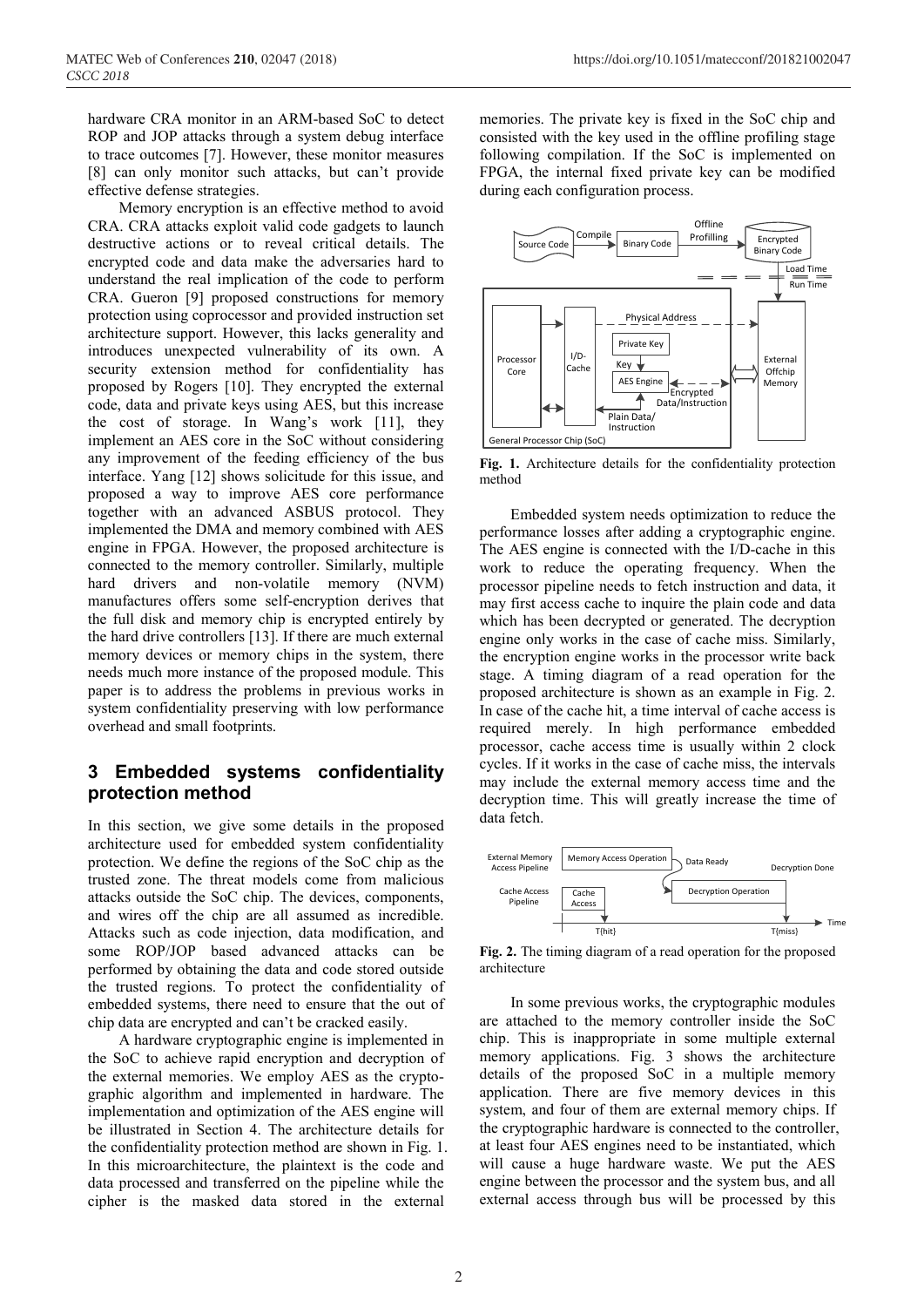engine. In this way, peripheral data transferred through the bus is also encrypted. We can avoid this issue by setting valid addresses inside the engine.



**Fig. 3.** Architecture details of the proposed SoC

## **4 AES Engine with Composite Field Arithmetic**

AES is symmetric block cipher that processes on 128-bit data for 10 rounds, in form of a  $4 \times 4$  matrix. In encryption, each round except the last one, four independent transformations including nonlinear byte substitution using S-box, shifting rows of the state array, mixing data of each column in the state array, and adding the round key are performed. In the last round, the final state will be taped out after the mix column operation. The instructions and data fetched by the pipeline are not stored sequentially in the external memories. Thus, the AES engine is implemented in electronic mode (ECB). Similarly, we have the decryption flow. In this section, we take the encryption process to illustrate the implementation of AES engine with composite field arithmetic.

AES process 8-bit state in finite field arithmetic on  $GF(2^8)$  elements. The most common approach for the four steps is using lookup tables initialed by the aimed results. This may cause a lot of waste in hardware resources due to the storage units have a large area. In the mathematical theory, the finite field of  $GF(2^8)$  can be built iteratively from *GF(2<sup>4</sup> )* using irreducible polynomials:

$$
GF(2) \to GF(24) \qquad : \quad P(x) = x2 + x + 1 \tag{1}
$$

$$
GF(24) \rightarrow GF(28) : Q(x)=y4+y+\beta
$$
 (2)

Where x is an element in GF(2), y and  $\beta$  are elements in  $GF(2<sup>4</sup>)$ . In this work, we implement AES using  $\beta = \{1100\}_2$ .

The byte substitution transformation in encryption process can be divided into two steps, the modular inversion and affine transition over  $GF(2<sup>8</sup>)$ . In the modular inversion stage, the state in  $GF(2^8)$  is first mapped in  $GF(2<sup>4</sup>)$  using an isomorphic mapping matrix T. Then the inversion in  $GF(2^8)$  is reduced to be inversion operation in  $GF(2<sup>4</sup>)$ . After the reduced inversion operation, an inverse isomorphic mapping is performed. At last, an affine transition matrix is used in the affine linear function. The structure of the byte substation module in AES encryption process is shown in Fig. 4. The modular inversion operation in  $GF(2^8)$  is decomposed as 3 steps linear operation and one step reduced modular inversion. The byte substation module is the most frequently used module in AES. In a round pipelined encryption implantation, there needs 20 byte substation modules, 16 for the byte substation stage and 4 for the mix column stage. The mix column transformation, shift row transformation, and round key addition involve some multiple and XOR computation in  $GF(2^8)$ , this is easy to implement in hardware as this operation can be mapped to gate elements and straight wires in circuits.

**Table 1.** The configuration of the embedded system

| Content      | <b>Details</b>                 |
|--------------|--------------------------------|
| <b>CPU</b>   | OR1200 @ 100MHz with 8K I/D-\$ |
| <b>SRAM</b>  | 2 Mbyte (IS61LS51236A)         |
| <b>SDRAM</b> | 32 Mbyte (IS42S16160B) * 2     |
| <b>FLASH</b> | 8 Mbyte (S29GL064A90)          |
| AES engine   | $128$ bit/ 10 round            |
| <b>GPIO</b>  | 64-bit general purpose         |



**Fig. 1.** Structure of the byte substation module in AES encryption process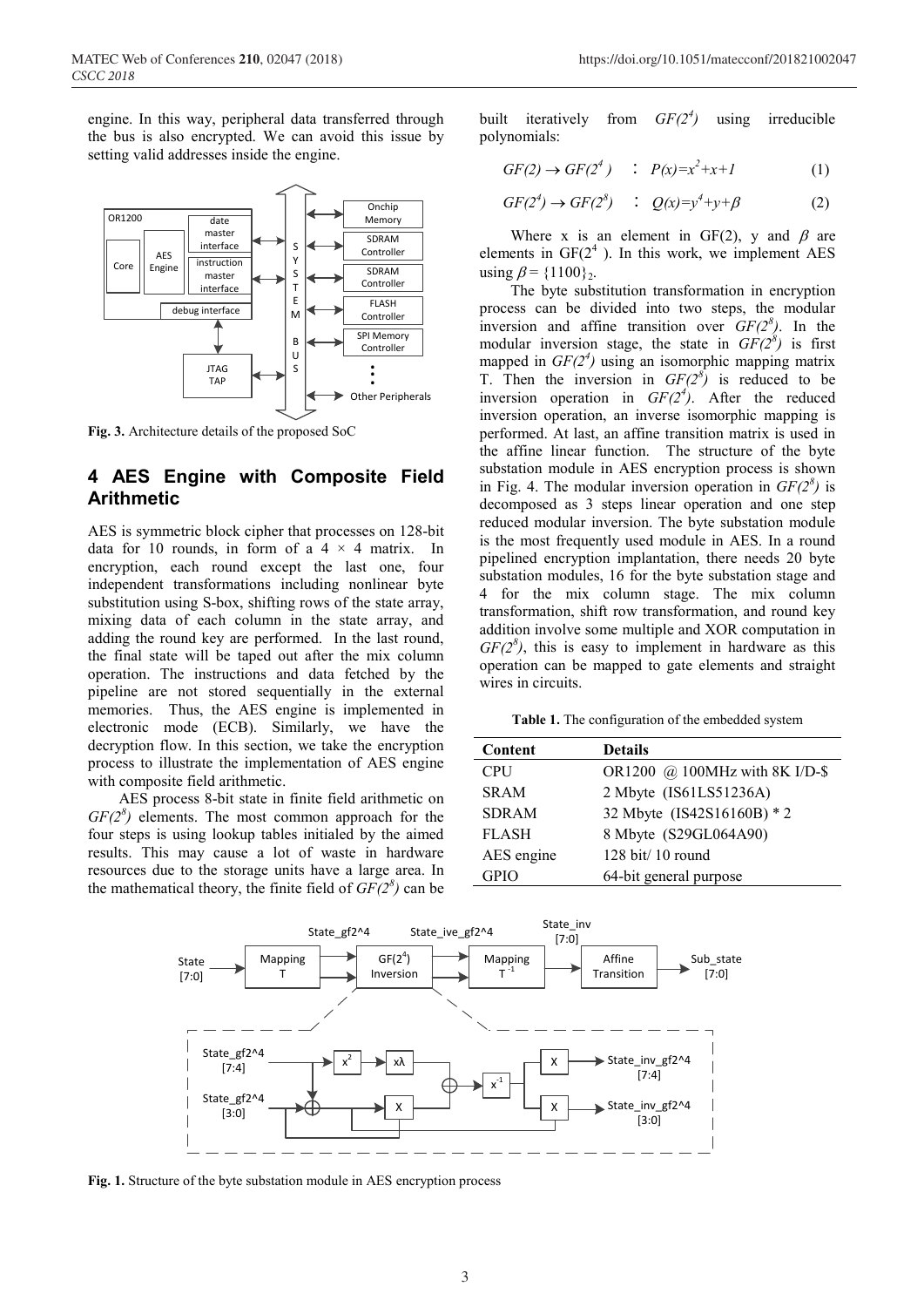| <b>Resource Utilization</b> |                    | <b>LUT Based</b> | <b>This Work</b> | <b>Saves</b> |
|-----------------------------|--------------------|------------------|------------------|--------------|
| SoC                         | Logic Cells        | 13,792           | 11,118           | 19.39%       |
|                             | Registers          | 4,379            | 4,379            |              |
|                             | <b>Memory Bits</b> | 556,416          | 556,416          |              |
| <b>AES</b>                  | Logic Cells        | 4,940            | 2,310            | 53.24%       |
|                             | Registers          | 530              | 530              |              |
|                             | <b>Memory Bits</b> | 384              | 384              |              |
| $S-Box$                     | Logic Cells        | 208              | 67               | 67.79%       |

**Table 2.** FPGA resource used for SoC

#### **5 Experiment and results**

In previous section, we demonstrated a hardware supported confidentiality protection method for embedded systems. In order to verify the effectiveness of this method, we implement the proposed architecture on the Altera EP2C70 FPGA platform. The processor used in this work is OR1200 which is a 32-bit scalar RISC core with Harvard microarchitecture. The configuration of the embedded system is listed in Table 1. In our experiment, the processor is configured with 8KB instruction cache and 8KB data cache. The processor core works at 100MHz, fully synchronized with the AES engine.

In the configuration of the embedded system, four external memory chips are employed. This is used to test whether the proposed AES engine and the micro architecture can work effectively in the encryption and decryption of multiple external memories. We selected various scales of benchmarks from Mibench suite to generate realistic workloads. The experiment shows that one AES engine can be used to encrypt and decrypt multiple external memories, when the AES hardware module is placed between the system bus and the processor core. This reduces the number of instances of the AES core and reduces the area cost of the embedded system. However, the performance overhead induced by the proposed confidentiality mechanism is not increased compared to the works attach the AES engines to the memory controllers.

To evaluate the hardware resource overhead of the AES engine proposed with composite field arithmetic, we implement AES engine both in LUT based method and composite field arithmetic based method. The FPGA resource used in this work is listed in Table 2. In order to get objective data, we implement the s-box in the fully combinational logic circuit. A state substation operation is completed in one clock cycle. The result shows that the composite field arithmetic based s-box can save 67.79% of the hardware resource compared to the LUT based work. Besides, the AES engine and SoC can save 53.29% and 19.39% respectively. Additionally, the area of the AES engine is only 20.78% of the combination logic area of the SoC, even though the OR1200 is a relatively smaller core compared with typical embedded processors, such as ARM, MIPS, and PowerPC. This is an acceptable result in the area cost of embedded systems.

#### **6 Conclusions**

This paper proposes a hardware based confidentiality protection method for embedded systems. All the data and program code stored off the SoC chip is encrypted using AES algorithm to secure the critical information. We implement the hardware AES encryption and decryption engine between the data/instruction bus and the processor to realize the engine sharing of multiple external memory chips. Moreover, this microarchitecture takes advantage of the I/D-cache structure to reduce the frequency of the AES encryption and decryption processing. In order to further reduce the cost of area and power, we optimize the hardware implantation of the AES engine, especially for the substation box with composite field arithmetic. The experiment results show that the proposed method can perform effective confidentiality protection for the embedded systems with lower performance costs and smaller hardware footprints.

**Acknowledgments.** This research is supported by the Key Project of National Science Foundation of China (Grant No. 61232009), the National Science Foundation of China (Grant No. 60973106, and No. 81571142), National High-tech R&D Project of China (863 Grant No. 2011AA010404).

#### **References**

- 1. D.N. Serpanos, A.G. Voyiatzis: Security challenges in embedded systems. ACM Trans. on Embed. Comp. Sys. **12(1s)**, 66:1-10 (2013).
- 2. A. Aminifar, P. Eles, Z. Peng: Optimization of message encryption for real-time applica-tions in embedded systems. IEEE Trans. On Comp. **67(5)**, 748-754 (2018).
- 3. N. Oh, P. Shirbvani, E. McCluskey: Control-flow checking by software signatures. IEEE Trans. on Reli. **51(2)**, 111-122 (2002).
- 4. X. Wang, S. Pang, W. Wang, et al.: Hardwareassisted system for program execution se-curity of SoC. In: ITA 2016, pp. 1-6. EDP Science (2016).
- 5. M. Prandini, M. Ramilli: Return-oriented programming. IEEE Secu. and Priv. **10(6)**, 84-87 (2012).
- 6. T. Bletsch, X. Jiang, Freeh, et al.: Jump-oriented programming: A new class of code-reuse attack. In: ASIACCS 2011, pp. 30–40. ACM (2011).